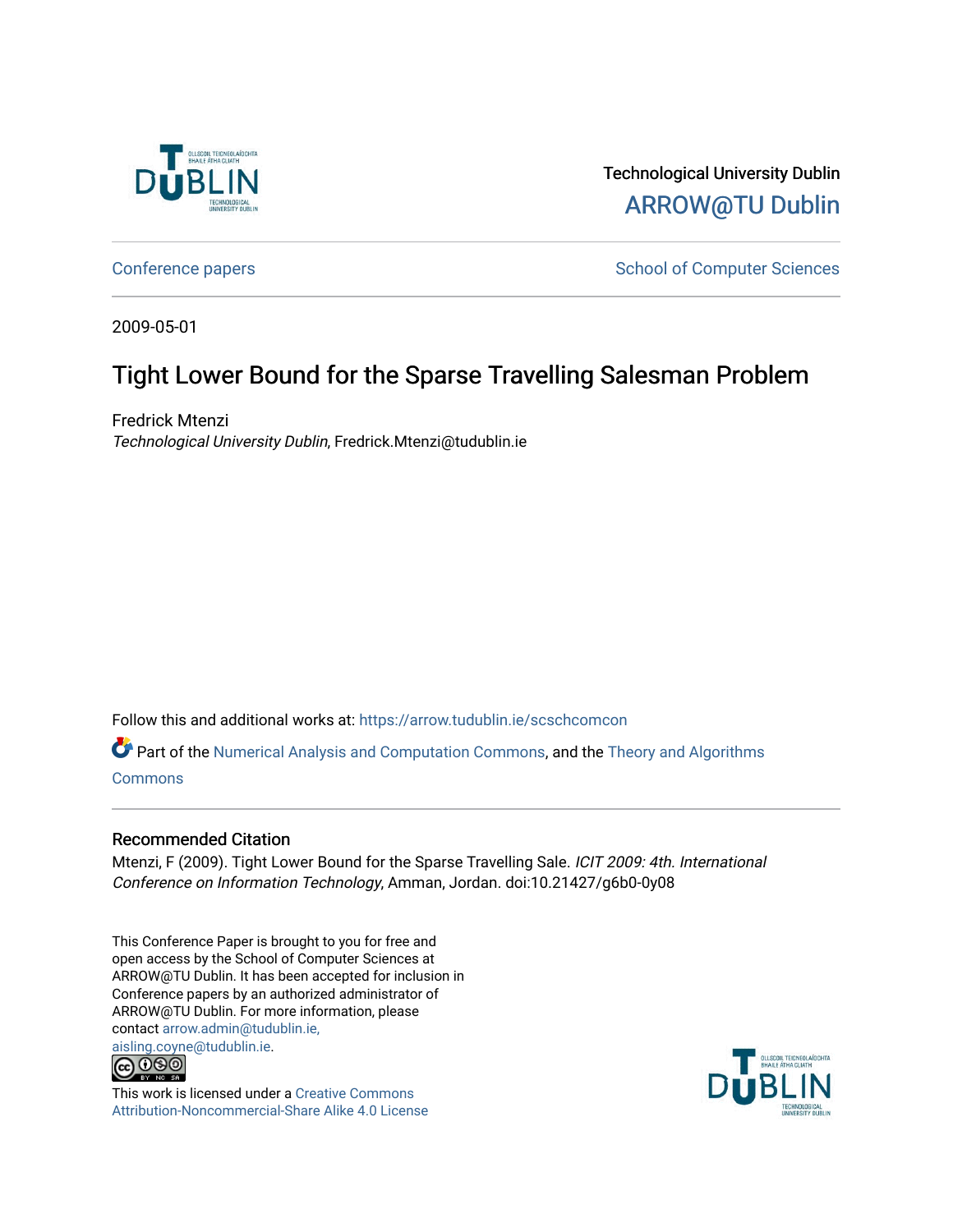# **Tight Lower Bound for the Sparse Travelling Salesman Problem**

Fredrick Mtenzi School of Computing, Computer Science Department, Dublin Institute of Technology, Dublin 8, Ireland Fredrick.Mtenzi@dit.ie

### **ABSTRACT**

The Sparse Travelling Salesman Problem (Sparse TSP) which is a variant of the classical Travelling Salesman Problem (TSP) is the problem of finding the shortest route of the salesman when visiting cities in a region making sure that each city is visited at least once and returning home at the end. In the Sparse TSP, the distance between cities may not obey the triangle inequality; this makes the use of algorithms and formulations designed for the TSP to require modifications in order to produce near-optimal results.

A lower bound for optmisation problems gives us the quality guarantee of the near-optimal solution obtained by using heuristic methods. In this paper we propose two methods of finding tight lower bound for the Sparse TSP. The first method uses the integer linear programming relaxation for the Sparse TSP and the Embedded Flow Formulation (EFF) for the Sparse TSP. The second method proposes a strategy for quickly generating some of the violated arc-cutset constraints which we call an Arc-cutset Partial Enumeration Strategy (APES).

Key Words: Sparse TSP, LP relaxation, tight lower bound, formulation, arc-cutset constraint

### **1 1. Introduction**

When solving the Sparse TSP, our main interest is in computing feasible tours at a reasonable computational cost. In addition because it is not possible to get an optimal solution most of the time, we would like to have some guarantee on the quality of the tours (solutions) found. Such guarantees can most of the time be provided if a lower bound on the length of a shortest possible tour is known.

It is also the case that most algorithms for finding exact solutions for large Standard TSP instances are based on methods for finding upper and lower bounds and an enumeration scheme. For a given instance, lower and upper bounds are computed. In most cases, these bounds will not be equal, and therefore, only a quality guarantee for the feasible solution can be given, but optimality cannot be proved. If the upper and lower bounds coincide, a proof of optimality is achieved.

Therefore, the determination of good tours and derivation of tight lower bounds can be keys to a successful search for optimal solutions. Whereas there have been a lot of work and progress in designing heuristic methods to produce upper bound, the situation for lower bounds is not as satisfying.

In general for the Standard TSP, lower bounds are obtained by solving relaxations of the original problem in the sense that one optimizes over some set containing all feasible solutions of the original problem as a (proper) subset. This then means, for example, that the optimal solution of the relaxed problem gives a lower bound for the value of the optimal solution of the original problem. In practice, the methods usually used for computing lower bound for the Standard TSP are the Held-Karp lower bound [1] and Lagrangian relaxation [2].

Since the Sparse TSP is an NP-Hard combinatorial optimization problem as per Fleischmann [3], the standard technique to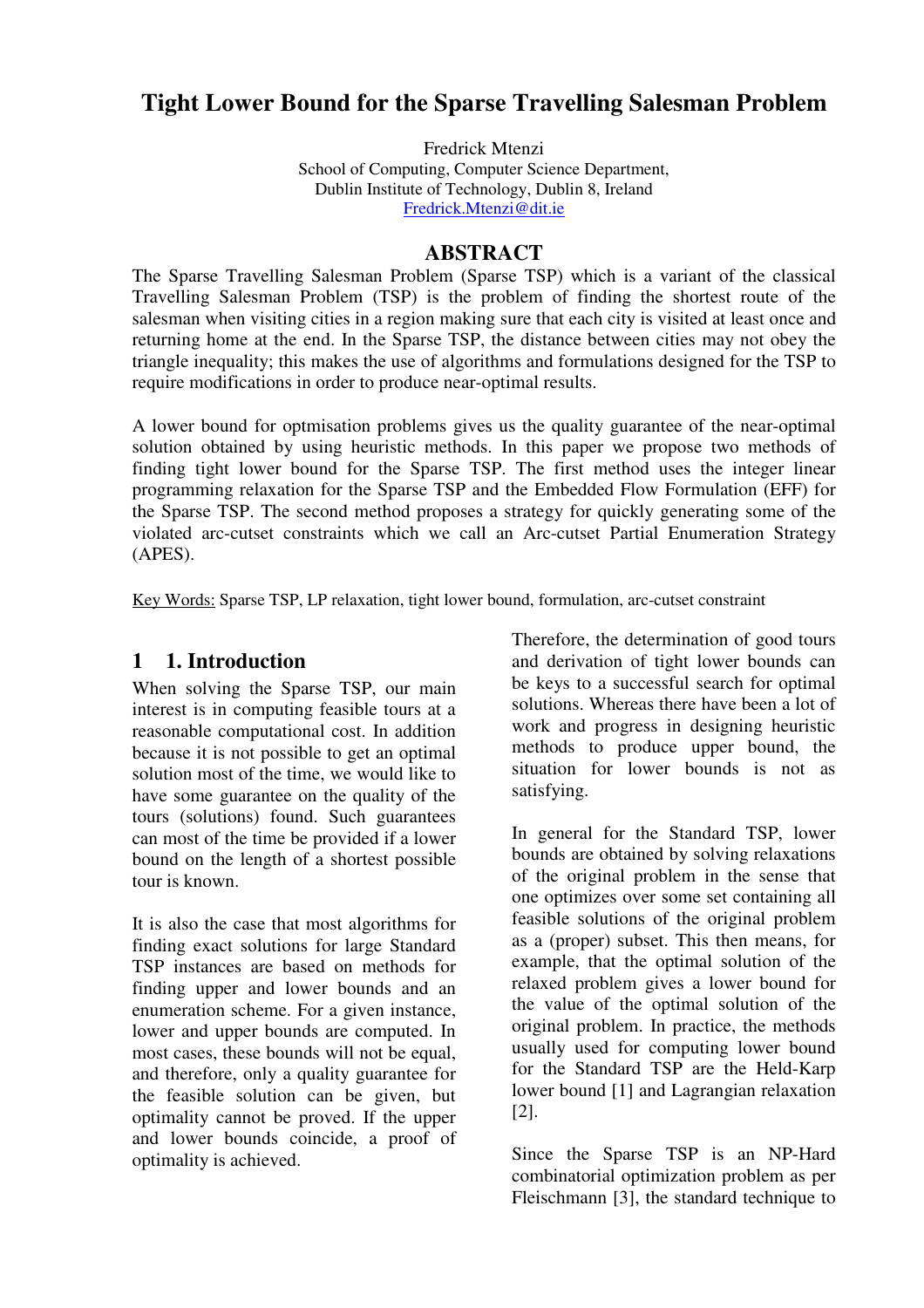solve it to optimality is based on an enumeration scheme which for large problems is computationally expensive. Therefore a natural way is to use the Sparse TSP heuristics to obtain a nearoptimal solution. Solutions obtained by heuristics for the Sparse TSP provide the upper bounds. Heuristics produce feasible solutions but without any quality guarantees as to how far off they may be from the optimal feasible solution. In order to be able to assess the performance of heuristics we need to find the lower bound of the problem.

Therefore, in this paper we are interested in exploring methods for computing lower bounds for the Sparse TSP. This is the case because we do not have the luxury of comparing with what other researchers have done, since most of the work in the TSP has been focused on the Standard TSP. For example, in the Standard TSP there are sample instances with optimal solutions provided in the TSPLIB (see Reinelt [4]) for most of the problems. The results given in TSPLIB include a provable optimal solution if available or an interval given by the best known lower bound and upper bound. As far as we are aware there are no such benchmark results for the Sparse TSP which is studied in this paper.

A lower bound gives us the quality guarantee of the near-optimal solution obtained by using heuristic methods. The most widely used procedure for finding the lower bound for the Standard TSP is the Held and Karp lower bound [5]. Johnson et al [1] provide empirical evidence in support of using the Held and Karp (HK) lower bound as a stand-in for the optimal tour length when evaluating the quality of near-optimal tours. They show that for a wide variety of randomly generated instances the optimal tour length averages less than 0.8% over the HK lower bound, and for the real world instances in TSPLIB the gap is always less than 2%. A tight lower bound for the Sparse TSP will play a key role in developing and assessing the

performance of Sparse TSP heuristic methods.

Some of the definitions we are going to use in this paper.

A *relaxation* of an optimization problem *P* is another optimization problem *R*, whose set of feasible solutions  $\Re$  properly contains all feasible solutions Ρ of *P*. The objective function of *R* is an arbitrary extension on  $\Re$  of the objective function of *P*. Consequently, the objective function value of an optimal solution to *R* (minimization case) is less than or equal to the objective function value of an optimal solution to *P*. If *P* is a hard combinatorial problem and *R* can be solved efficiently, the optimal value of *R* can be used as a lower bound in an enumeration scheme to solve *P*. The closer the optimal value of *R* to the optimal value of *P*, the more efficient is the enumeration algorithm.

A *lower bound* of the TSP is the value obtained by solving a relaxation of the original problem or by using heuristics. Its value is in most cases less than the optimal value of the original problem, it is equal to optimal value when the value of lower bound is equal to the value of the upper bound.

The rest of the paper is organised as follows. In this paper, we consider three methods for finding lower bounds for the Sparse TSP. In section 2, we discuss methods for finding the lower bound of the Sparse TSP. The formulation and relaxation for the LP relaxation of the Sparse TSP are covered in section 3. In section 4 we introduce the Arc-cutset Partial Enumeration Strategy as a strategy for finding the lower bound of the Sparse TSP. Finally, section 4 gives the summary and proposes future work in the area.

## **2 Methods for finding Lower bound for the Sparse TSP**

The standard technique for obtaining lower bounds on the Standard TSP is to use a relaxation that is easier to solve than the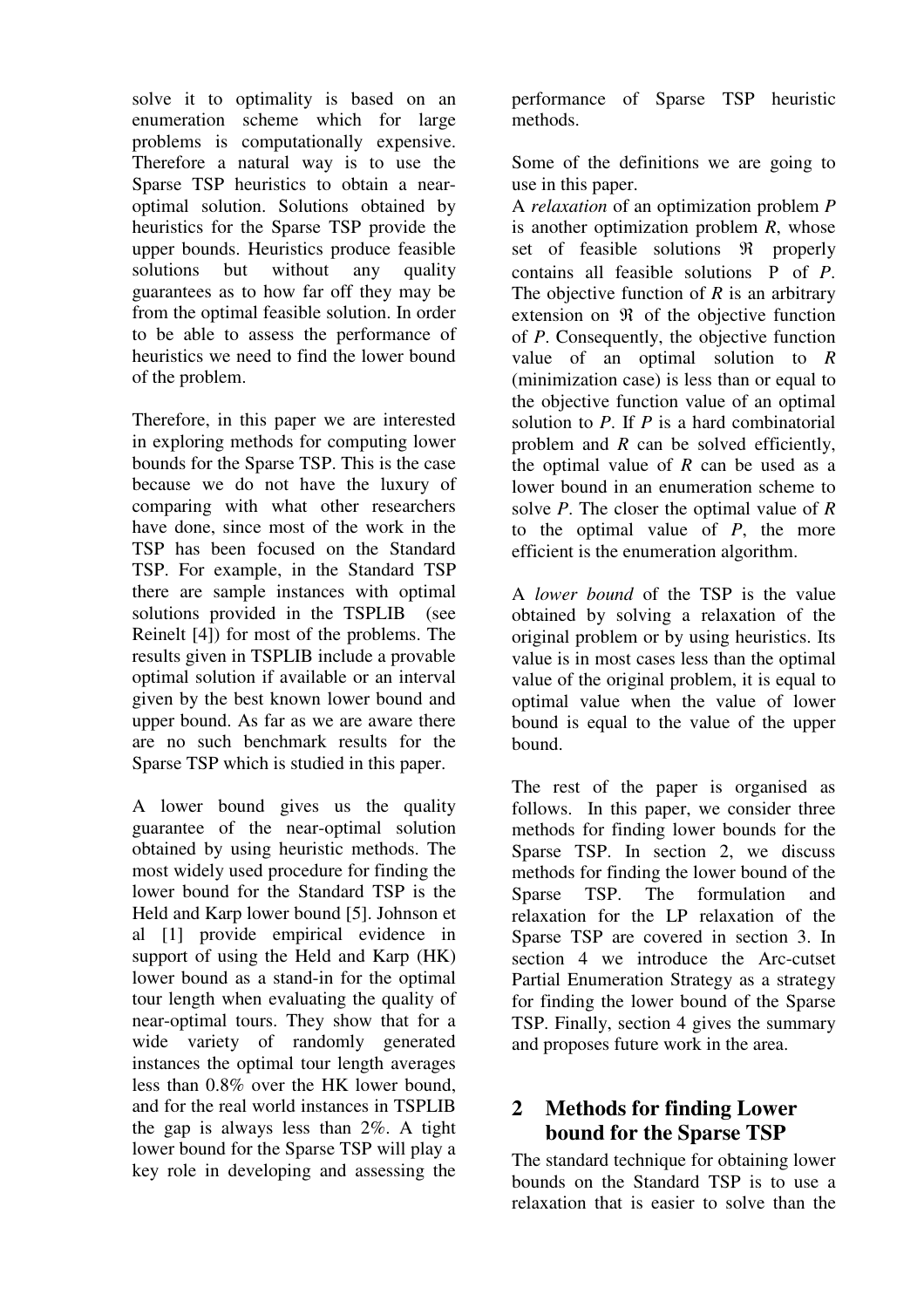original problem. These relaxations can have either discrete or continuous feasible sets. Several relaxations have been considered over years for the Standard TSP. We are going to introduce modifications to these relaxations, so that they can be used to find lower bounds for<br>the Sparse TSP at a reasonable the Sparse TSP at a reasonable computational effort.



Figure 1: Region MNOPQRS shows a feasible solution to the original `true' problem while region ABCD shows a feasible solution to the relaxed problem

We can illustrate the relaxation of an optimization problem by figure 1 in which the region *ABCD* is the feasible region of the relaxed problem, while the region *MNOPQRS* is the feasible region of the original `true' problem, which in this case happens to contain integer points. Solution *ABCD* may be obtained when we relax integrality constraints. Relaxation of the combinatorial optimization has become so popular because in most cases the problems can be solved with reasonable computational effort, if not easier than the original problem.

The HK lower bound is the solution to the LP relaxation of the integer programming formulation of the Standard TSP (see Dantzig et al [6], Reinelt [2] and Johnson et al [1]). That is, it is the Integer Linear Programming with the integrality constraints relaxed. The HK lower bound provides a very good estimate of optimal tour length for the Standard TSP. This measure has enormous practical value when evaluating the quality of near optimal solutions for large problems where the true optimal solutions are not known or are computationally expensive to find. The HK lower bound has been used as a standin for the optimal tour length when evaluating the quality of near-optimal tours in a lot of studies (for example, in Johnson et al  $[1]$ ).

Although the HK lower bound can be evaluated exactly by Linear Programming techniques, code for doing this efficiently for problems larger than a few hundred cities is not readily available or easy to produce (see Valenzuela and Jones [7] ). In addition linear programming implementations (even efficient ones) do not scale well and rapidly become impractical for problems with many thousands of cities. To be able to find the HK lower bound, a procedure for finding violated inequalities must be provided. This is not a simple matter of automatically generating violated inequalities. It is because of the above mentioned difficulties that most researchers have preferred to use the iterative estimation approach for finding lower bound for the Standard TSP proposed by Held and Karp [5],[8]. In this paper we use this method and modify it to solve the Sparse TSP problems.

## **3 The LP Relaxations for the Sparse TSP**

### **3.1 The LP Relaxations for the Sparse TSP**

The formulation for the ILP Sparse TSP is given as:

$$
\min_{x} \sum_{i=1}^{N} \sum_{j=1}^{N} c_{ij} x_{ij} \tag{1.1}
$$

subject to

$$
\sum_{j:(i  

$$
\sum_{i \in S, j \in N-S, i  
for all  $S \subset N, S \neq \emptyset$   
 $m_i \ge 0 \text{ for all } i \in N$  (1.4)
$$
$$

$$
x_{ij} \in \{0,1\}
$$
 for all  $i, j = 1,..., N$  (1.5)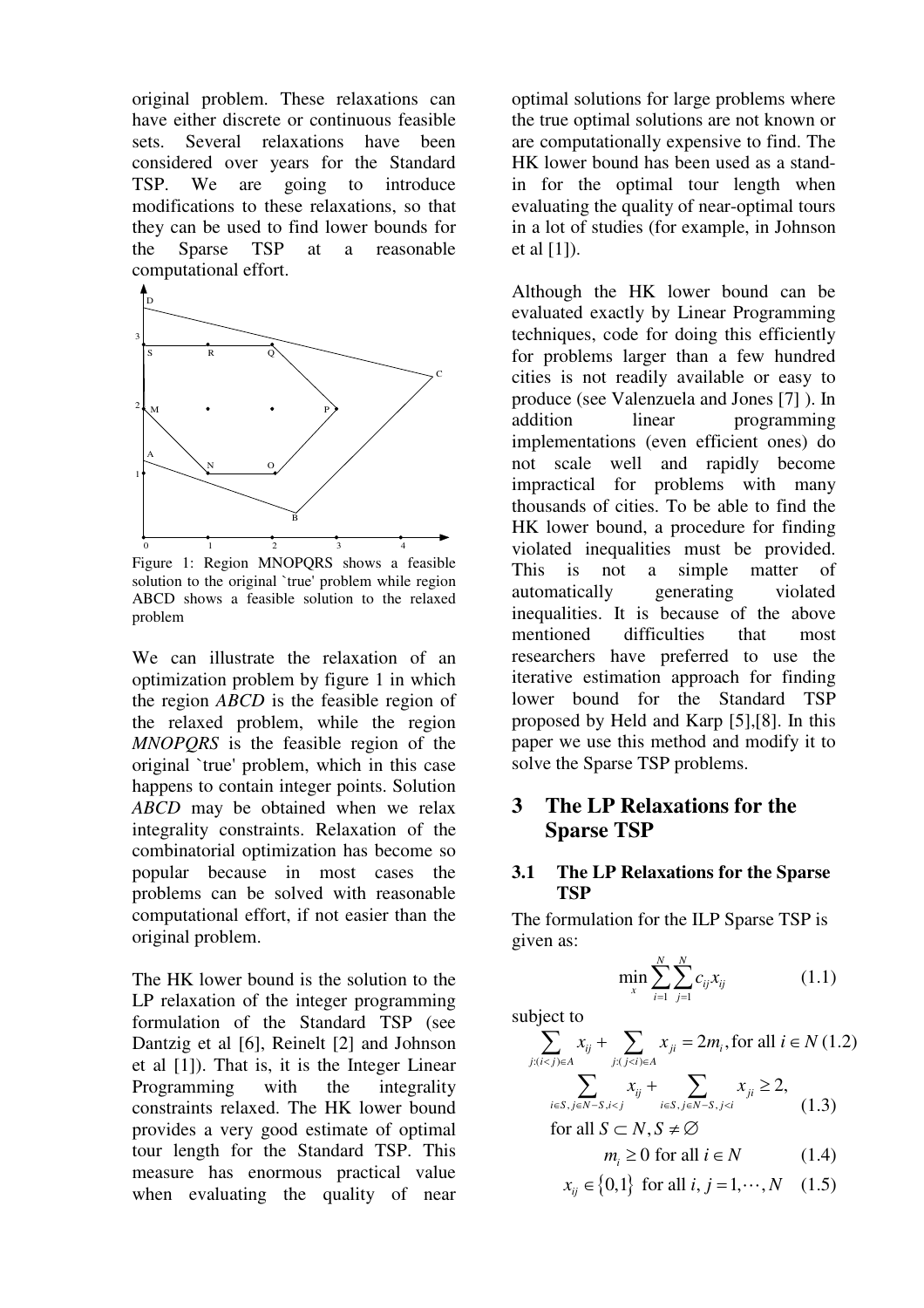By relaxing the integrality constraint (1.5) we get the LP relaxation for the ILP Sparse TSP where equations (1.1, 1.2, 1.3 and 1.4) remains the same and equations (1.5) becomes.

$$
x_{ij} \ge 0 \text{ for all } i, j = 1, \cdots, N \qquad (1.6)
$$

*Note*: that any integral solution to the LP relaxation is a tour.

We solved the LP relaxation for the modified ILP Sparse TSP formulation problems, results given in figure 7 were obtained by using violated arc-cutset constraints which were identified manually.

#### **3.2 The LP relaxation for the EFF for the Sparse TSP**

From the single commodity flow formulation, we present its modification which we call the Embedded Flow Formulation (EFF) for the Sparse TSP. This formulation involves a polynomial number of constraints, even though the number of variables is increased considerably. The EFF for the Sparse TSP is given as:

$$
\min_{x} \sum_{i=1}^{N} \sum_{j=1}^{N} c_{ij} x_{ij} \tag{1.7}
$$

subject to

$$
\sum_{j:(i (1.8)
$$

for all  $i \in N$ 

$$
y_{ij} - (n-1)x_{ij} \le 0
$$
, for all  $(i, j) \in A$  (1.9)

$$
\sum_{j:(i\n<sup>(1.10)</sup>
$$

for all 
$$
i = 2, 3, \dots, n
$$

$$
\sum_{i \in A} (y_{1i} - y_{i1}) = n - 1 \tag{1.11}
$$

$$
m_i \ge 0, \text{ for all } i \in N \tag{1.12}
$$

$$
x_{ij} = 0
$$
 or 1, for all  $(i, j) \in A$  (1.13)

$$
y_{ij} \ge 0
$$
, for all  $(i, j) \in A$  (1.14)

The LP relaxation for the EFF for the Sparse TSP formulation is obtained by relaxing the integrality constraint (1.13). All other equations remain the same except constraint (1.13) changes to:

$$
x_{ij} \ge 0, \text{ for all } (i, j) \in A \qquad (1.15)
$$

It was interesting to know how close the lower bound  $Z_{LR}$  obtained by solving the subtour relaxation is to the length of an optimal tour  $Z_{\text{out}}$ . Worst-case analysis of HK lower bound by Wolsey [9] and Shmoy and Williamson [10] show that for any cost function *C* satisfying the triangle inequality, the ratio  $Z_{LB}/Z_{opt}$  is at least  $2/3$ . The  $2/3$  lower bound is not shown to be tight and actually it is conjectured by Goemans [11] that  $(Z_{LR}/Z_{opt}) \geq 3/4$ . Our computational results show that for many instances the above ratio is very close to 1.

The results we obtained are presented in figure 8. In general the LP relaxation is not equal to the minimum tour length but it is very close. LP relaxation for the ILP Sparse TSP gives a much tighter lower bound than the LP relaxation for the EFF for the Sparse TSP and requires fewer iterations.

#### **3.3 An Arc-cutset Partial Enumeration Strategy (APES)**

In this section we are proposing a strategy for quickly generating some of the violated arc-cutset constraints which we call an Arc-cutset Partial Enumeration Strategy (APES). The APES is based on the following observation, using the formulation for the ILP Sparse TSP, we can drop the connectivity constraints. When the resulting formulation is solved the solution produces a lot of disconnected components, most of which will have two nodes connected by two arcs. That is to say each component is a subtour, and we ended up having a lot of these subtours.

These components needed to be connected with other components to produce a single connected component. To be able to achieve this, we generated an arc-cutset constraint for each component. In other words we generated an arc-cutset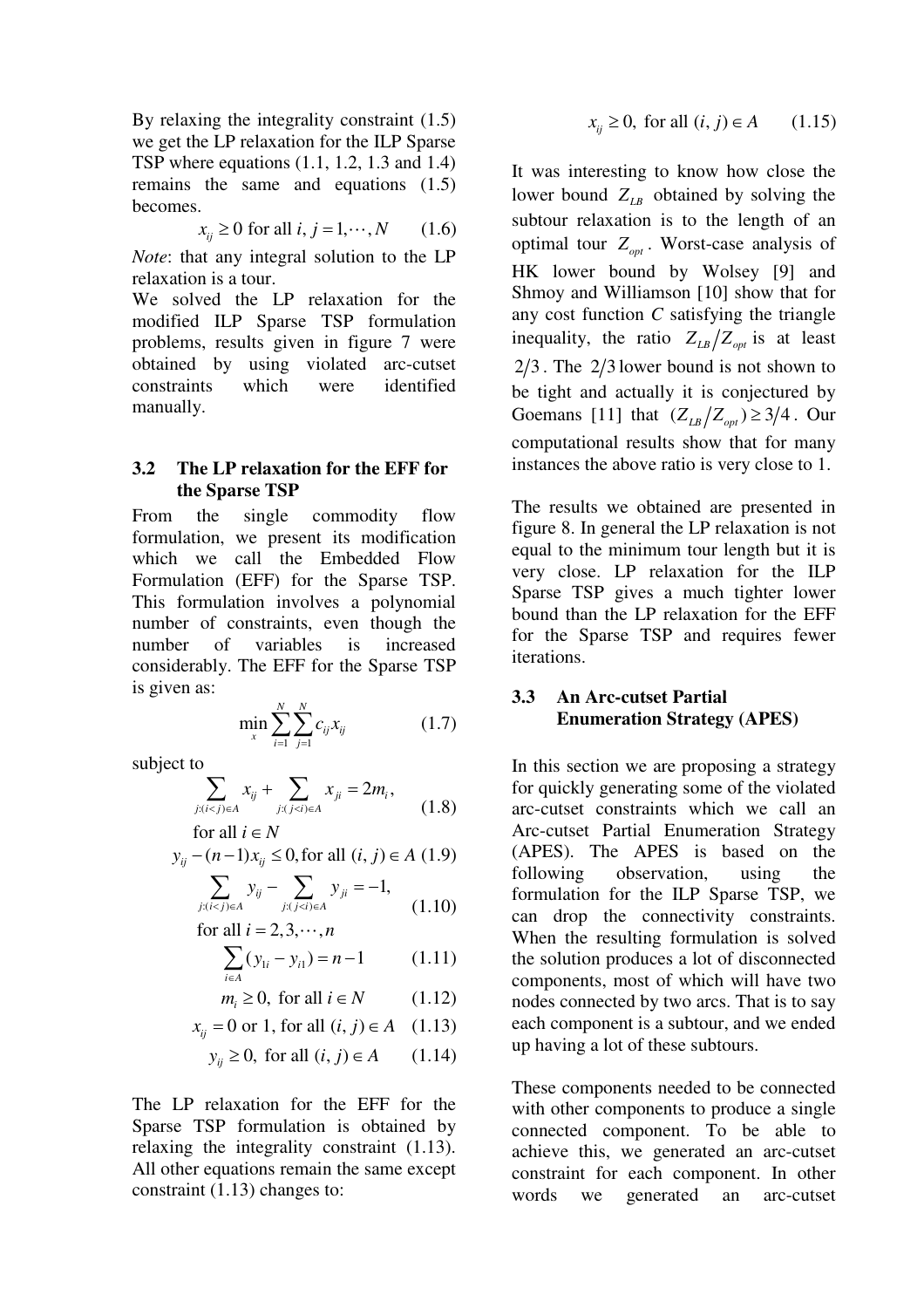constraint for each arc in the graph. This approach is reasonable to the Sparse TSP because the number of arcs *m* in the sparse graph is  $O(n)$  as opposed to  $O(n^2)$  in the complete graph.

The arc-cutset constraints generated this way are all valid inequalities. Naddef and Rinaldi [12], Cornuéjols et al [13], and Swamy and Thulasiraman [14] have shown the validity of the arc-cutset constraints. They say that once the components are connected then the violated arc-cutset constraints are valid inequalities.

Our algorithm for the APES is given below.

An Arc-cutset Partial Enumeration Strategy algorithm Step 1: Formulate the problem using evenness condition

Constraints and integrality constraints only. Let *nodes* be the number nodes in the starting path

Let *nodesv* be the number of nodes to be visited Let  $k := 2$ 

Step 2: For *nodes := k* to *n* do

For *nodesv* :=  $3$  to  $n - k$  do List all arcs incident to the path with end node 1 and *nodesv* add the arc-cutset constraint to the formulation

EndFor

EndFor

Step 3: Solve the new formulation using any LP solver Step 4: stop

In forming the arc-cutset constraints, we first used a subtour component consisting only of two end nodes *i* and *j* with *(i,j)* as a component. The violated arc-cutset constraints were constructed by listing all arcs incident to node *i* and node *j* to form one violated arc-cutset constraint, i.e., all arcs incident with a subtour component. The arc connecting node *i* and node *j* was not included in the arc-cutset constraints. Figure 2 shows how using component *(i,j)* arc-cutset constraints was formed. This is what takes place in step 2 of the APES algorithm.



(b) subtour component with incident arcs to node *i* and node *j*. Figure 2: Formulation of the arc-cutset constraint

```
x_a + x_b + x_c + x_d + x_e + x_f \ge 2 (1.16)
```
The arc-cutset constraints which are generated by the APES are used to connect components. Since the APES starts by using the evenness condition constraints and integrality constraints, while omitting the connectivity constraints. For example the twenty nodes problem shown in figure 3, is used to demonstrate how the APES works.



Solving the twenty nodes problems before adding the violated arc-cutset constraints generated by the APES gives the disconnected tours illustrated in figure 4 and whose objective function is 524.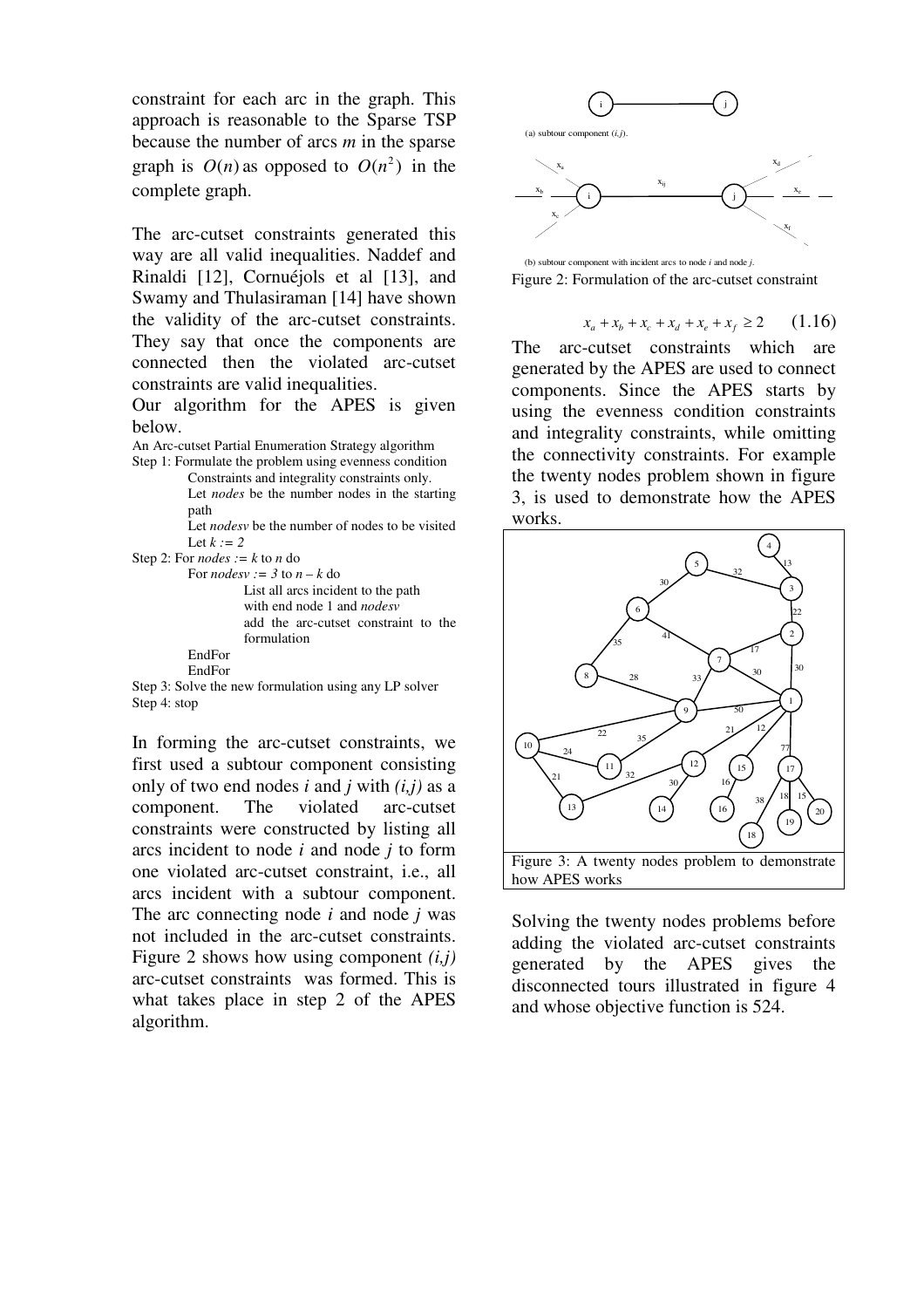

After adding the violated arc-cutset constraints generate by the APES we got a tour illustrated in figure 5 and its objective function was 765, which in this case happened to be the optimal tour.



We carried out an Arc-cutset Partial Enumeration Strategy to generate violated arc-cutset constraints from each arc. After solving the problems we managed to get graphs with very few disconnected components. These needed a few more violated arc-cutset constraints to be identified for the graph to be connected. The APES was able to produce optimal tours for problems with up to nine nodes without adding any arc-cutset constraints. It is interesting to see how the APES we are proposing performed in some graphs.

For example for the 30 nodes problem we had to add eleven more violated arc-cutset constraints before getting a tour, while we had to add only two more violated arccutset constraints for the 67 nodes problem to get a tour. Figure 8 shows the results we got from our test problems.

We then extended this technique of identifying violated arc-cutset constraints. These new violated arc-cutset constraints were formed by visiting a path of three or more nodes together. The first violated arccutset constraint was formed by visiting any three nodes which form a path. When forming these constraints, we included all arcs which were incident to nodes *1* or *2* or *3* and ignore arcs connecting nodes *1, 2,* and *3*. The next constraint was formed by adding the fourth node to the path and the violated arc-cutset constraint was identified by listing all the nodes incident to the path consisting of four nodes ignoring the arcs which form the path. The process continues until we had visited (*n - 2*) nodes in the graph. Figure 6 shows how these violated arc-cutset constraints were formed.

![](_page_6_Figure_6.jpeg)

From figure 6 the following violated arccutset constraint (1.17) will be formed:  $x_{1i} + x_{2i} + x_{3i} + x_{4i} + x_{5i} + x_{6k} + x_{7k} + x_{8k} \ge 2$  (1.17)

The results in figure XX shows how the APES method performed when the starting path visited 3, 4, … , 10 nodes together. In other words at first the starting path had 3 nodes and we extended the path by adding one node at a time. The second time the starting path had 4 nodes and we extended the path by adding one node at a time. We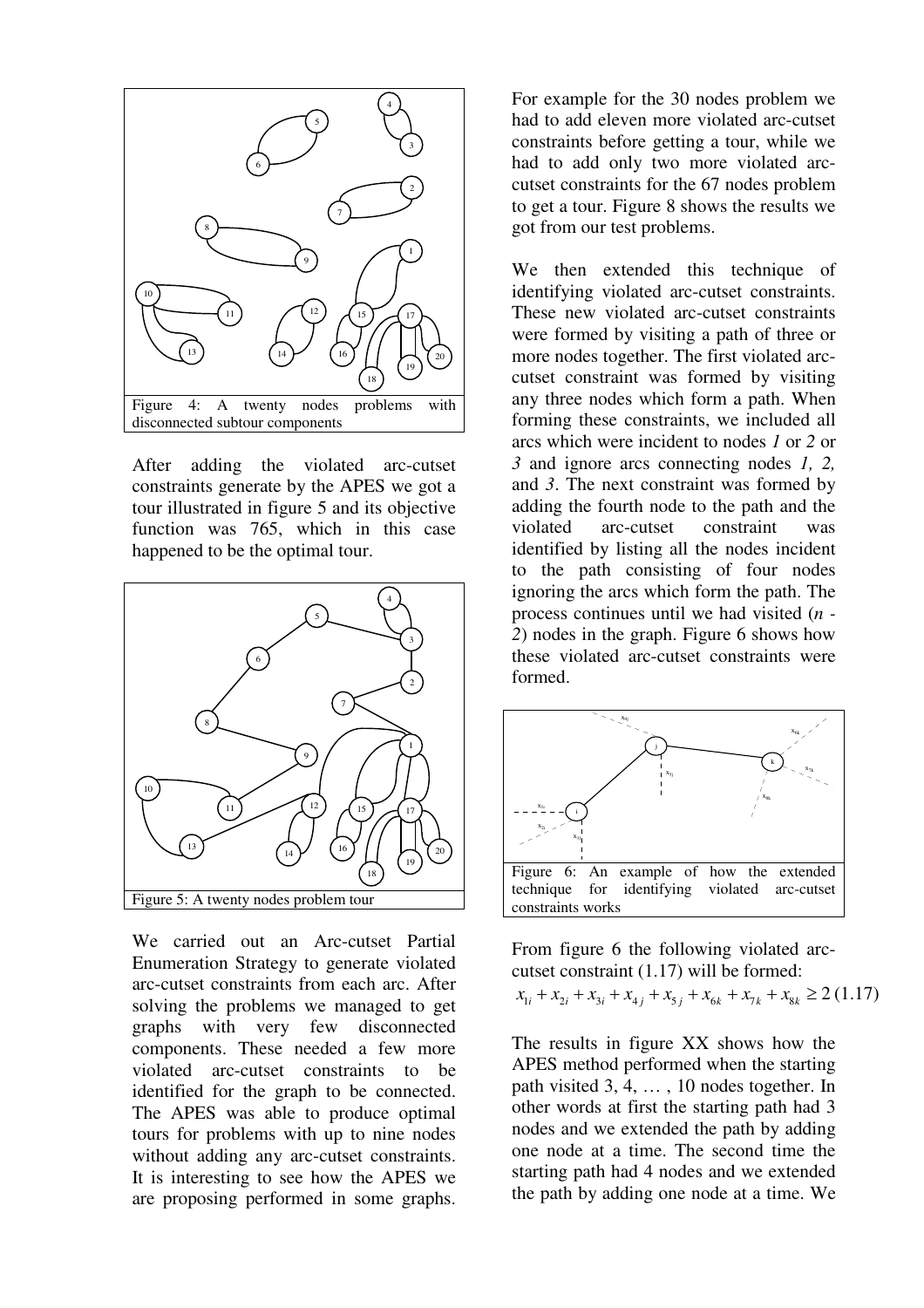continued increasing the number of nodes in a starting path, until at last our starting path had 10 nodes to start with. We got in a good number of cases substantial improvements in the lower bound as we increased the number of nodes in the starting path. However, as the number of nodes in the starting path went beyond 10 we got marginal improvement.

![](_page_7_Figure_1.jpeg)

Figure 7: Comparison of methods for finding Lower Bound for the Sparse TSP to the optimal solution

![](_page_7_Figure_3.jpeg)

Figure 8: Computational experience for finding the Lower Bound for the Sparse TSP

The order of complexity of our APES is  $O(n)$ . This is far less than the connectivity constraints with the order of complexity of  $O(2^n)$ . This makes our strategy much easier to use.

### **4 Summary and future work**

When optimization problems arise in practice we want to have confidence in the quality of the solutions. Quality guarantees are required because in most cases and especially for large problems, it is not always possible to find an optimal solution. Quality guarantees become possible by being able to compute good lower bounds at a reasonable computational cost. In this paper we have proposed a method for finding tight lower bound for the Sparse TSP using the LP relaxation method and the Arc-cutset Partial Enumeration Strategy.

When the LP relaxation method is used to find a lower bound for the ILP Sparse TSP, finding arc-cutset constraints is a headache especially for large problems. There are procedures for identifying violated arccutset constraints automatically in practice, such as the separation routines. These procedures are computational intensive and therefore were not used in this study.

The Arc-cutset Partial Enumeration Strategy proposed is a simple and fast way of getting a lower bound without spending time in a separation algorithm. However, computational results show that the lower bounds obtained by using this method are not very tight.

A lower bound on the optimal value (assuming a minimization problem) is obtained from a relaxation of the integer program. In the past ten to fifteen years attention has shifted from Lagrangian relaxation to Linear programming relaxation, since the latter type of relaxation can be strengthened more easily by using cutting planes. Combining cutting planes and Lagrangian relaxation usually causes convergence problems as discussed by Aardal et al [15]. LP relaxation gives the tightest lower bound of all lower bound techniques we have discussed in this paper.

### *References:*

[1] Johnson, D.S., L.A. McGeoch, and E.E. Rothberg. *Asymptotic Experimental Analysis for the Held-Karp Traveling Salesman Bound*. in *Proceedings of the 7th Annual ACM-*